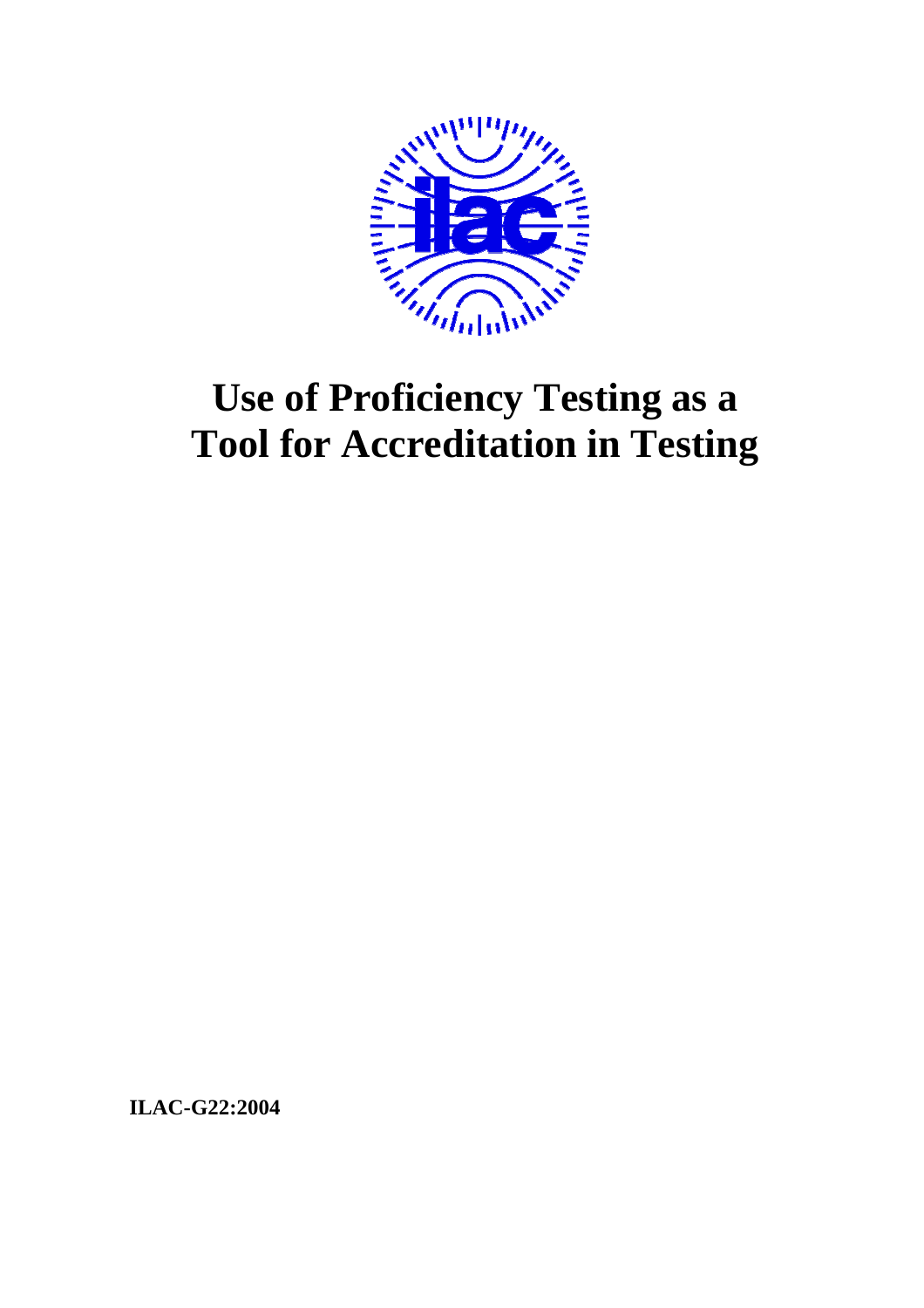#### **© Copyright ILAC 2004**

ILAC encourages the authorised reproduction of its publications, or parts thereof, by organisations wishing to use such material for areas related to education, standardisation, accreditation, good laboratory practice or other purposes relevant to ILAC's area of expertise or endeavour.

Organisations seeking permission to reproduce material from ILAC publications must contact the ILAC Chair or Secretariat in writing or via electronic means such as email.

The request for permission should clearly detail:

- 1) the ILAC publication, or part thereof, for which permission is sought;
- 2) where the reproduced material will appear and what it will be used for;
- 3) whether the document containing the ILAC material will be distributed commercially, where it will be distributed or sold, and what quantities will be involved;
- 4) any other background information that may assist ILAC to grant permission.

ILAC reserves the right to refuse permission without disclosing the reasons for such refusal.

The document in which the reproduced material appears must contain a statement acknowledging ILAC's contribution to the document.

ILAC's permission to reproduce its material only extends as far as detailed in the original request. Any variation to the stated use of the ILAC material must be notified in advance in writing to ILAC for additional permission.

ILAC shall not be held liable for any use of its material in another document.

Any breach of the above permission to reproduce or any unauthorised use of ILAC material is strictly prohibited and may result in legal action.

To obtain permission or for further assistance, please contact:

#### **The ILAC Secretariat**  c/- NATA

PO Box 7507 Silverwater NSW 2128 Australia  $Fax \div 61$  2 9736 8373 Email: ilac@nata.asn.au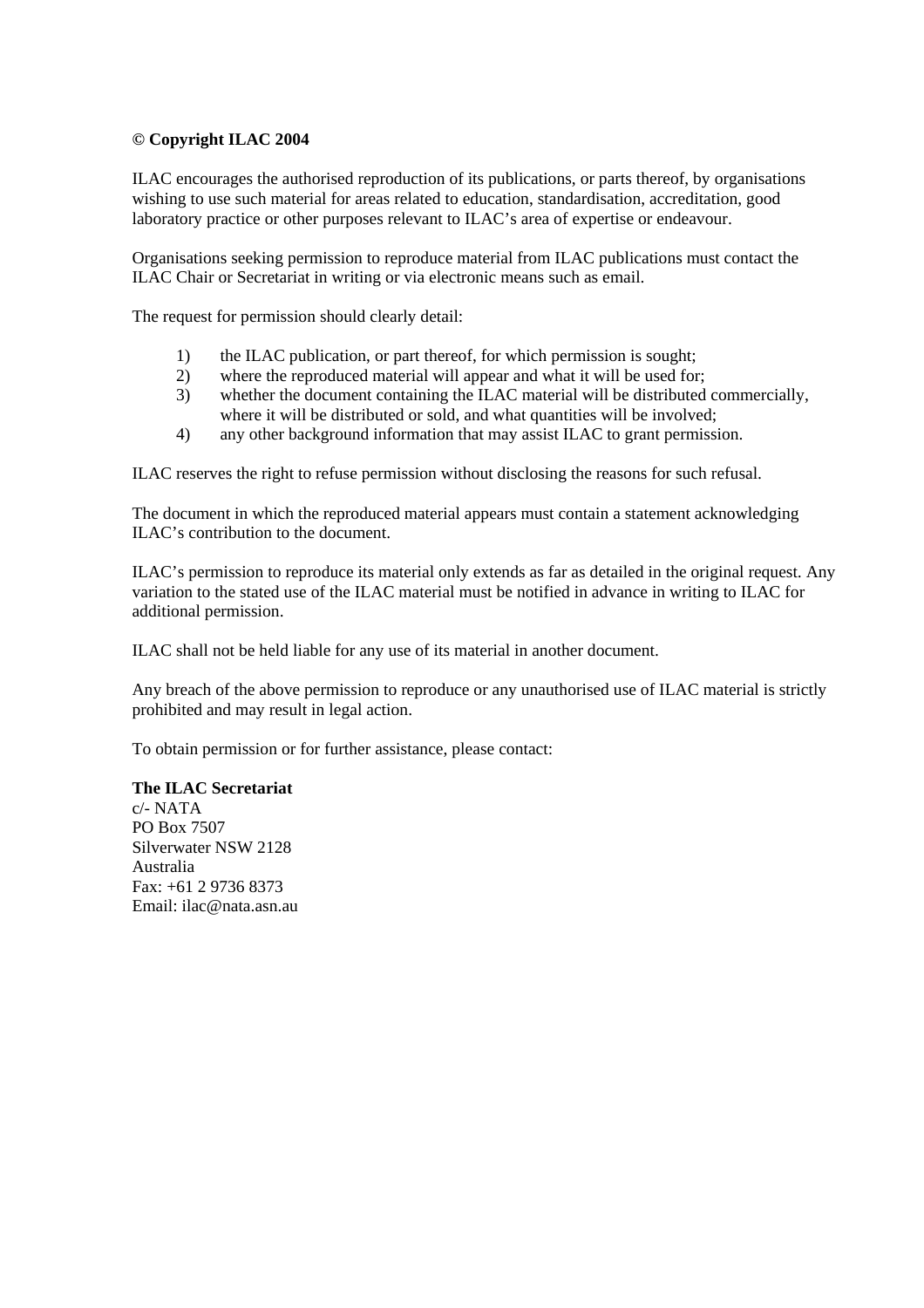# USE OF PROFICIENCY TESTING AS A TOOL FOR ACCREDITATION IN TESTING

# **TABLE OF CONTENTS**

| $\mathbf{1}$ .            |  |                                                                                                     |
|---------------------------|--|-----------------------------------------------------------------------------------------------------|
| 2.                        |  |                                                                                                     |
| 3.                        |  |                                                                                                     |
| $\overline{\mathbf{4}}$ . |  |                                                                                                     |
| 5.                        |  |                                                                                                     |
| 6.                        |  |                                                                                                     |
| 7.                        |  |                                                                                                     |
| 8.                        |  |                                                                                                     |
| <b>ANNEX 1:</b>           |  |                                                                                                     |
|                           |  | $\mathbf{1}$ .                                                                                      |
|                           |  | DETERMINATION OF ACCEPTABILITY CRITERIA, BASED ON THE<br>2.                                         |
|                           |  | <b>GENERAL USE OF PROFICIENCY TESTS FOR THE ASSESSMENT OF</b><br>3.                                 |
| <b>ANNEX 2:</b>           |  | PROCEDURE FOR THE ASSESSMENT OF LABORATORIES BY<br>ACCREDITATION BODIES USING PROFICIENCY TESTING18 |

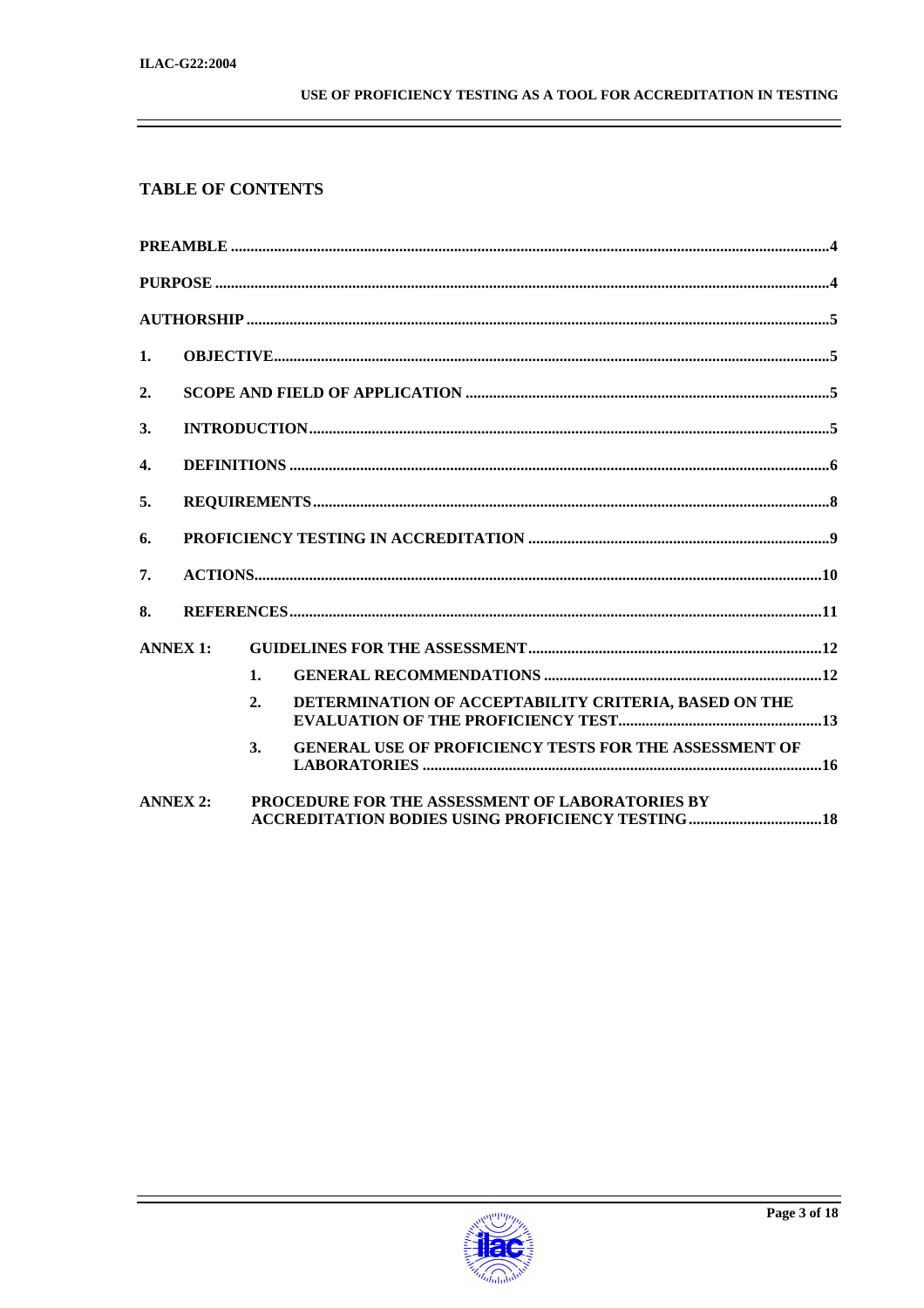## **PREAMBLE**

The primary aim of proficiency testing is to provide a quality assurance tool for individual laboratories to enable them to compare their performance with similar laboratories, to take any necessary remedial action, and to facilitate improvement. A demonstration of competence has to be given by a laboratory during an accreditation assessment in accordance with ISO/IEC 17025:1999\* and ISO/IEC Guide 58 (1993).

Proficiency testing as defined in ISO/IEC Guide 43: 1997, Part 1 [1] is seen as one powerful tool to help a laboratory to demonstrate such competence to an accreditation body or other third party. Proficiency testing enables laboratories to monitor their tests over time. Longer-term trends can therefore be identified, and any necessary corrective action considered.

It is important to issue a common understanding on the use of proficiency testing for the bodies concerned with accreditation.

An improvement and maintenance of the quality in the laboratory can be also achieved by regular participation in interlaboratory comparisons used for other purposes but modified for the purposes of proficiency testing. The results obtained in such interlaboratory comparisons, however, should be interpreted with caution. As such they may also become tools for demonstrating the competence of laboratories, i.e. as proficiency testing in accreditation procedures. They have therefore been included explicitly in this document, although up to now there has been no common policy for the effective use of this kind of interlaboratory comparison in the accreditation context.

Proficiency testing should be carefully and competently planned, prepared, carried out, interpreted and documented. Interpretation should be carried out with particular care when used in accreditation procedures. Competent PT scheme providers should comply with ISO/IEC Guide 43:1997, Part 1 and the ILAC G13:2000. However, in less demanding situations, it is also possible to use less extensive requirements as long as they are technically sound and agreed between the accreditation body, assessor and laboratory.

It is also important that the cost-effective aspects and fitness-for-purpose of the use of proficiency testing are taken into account.

It is important that the accreditation bodies ensure that the persons involved in the accreditation process have an appropriate level of understanding of proficiency testing.

There are many models used for the operation of proficiency testing schemes throughout the world. Many of these, although varying widely, represent good practice as defined by ISO/IEC Guide 43:1997 Part 1.

There are moves by a number of ILAC members to accredit proficiency testing scheme providers.

#### \* ISO/IEC Guide 25:1990 is still applicable in some cases

#### **PURPOSE**

The objective of this document is to ensure a consistent good practice for Accreditation Bodies (ABs) and laboratories in the cost-effective use of proficiency testing in accreditation.

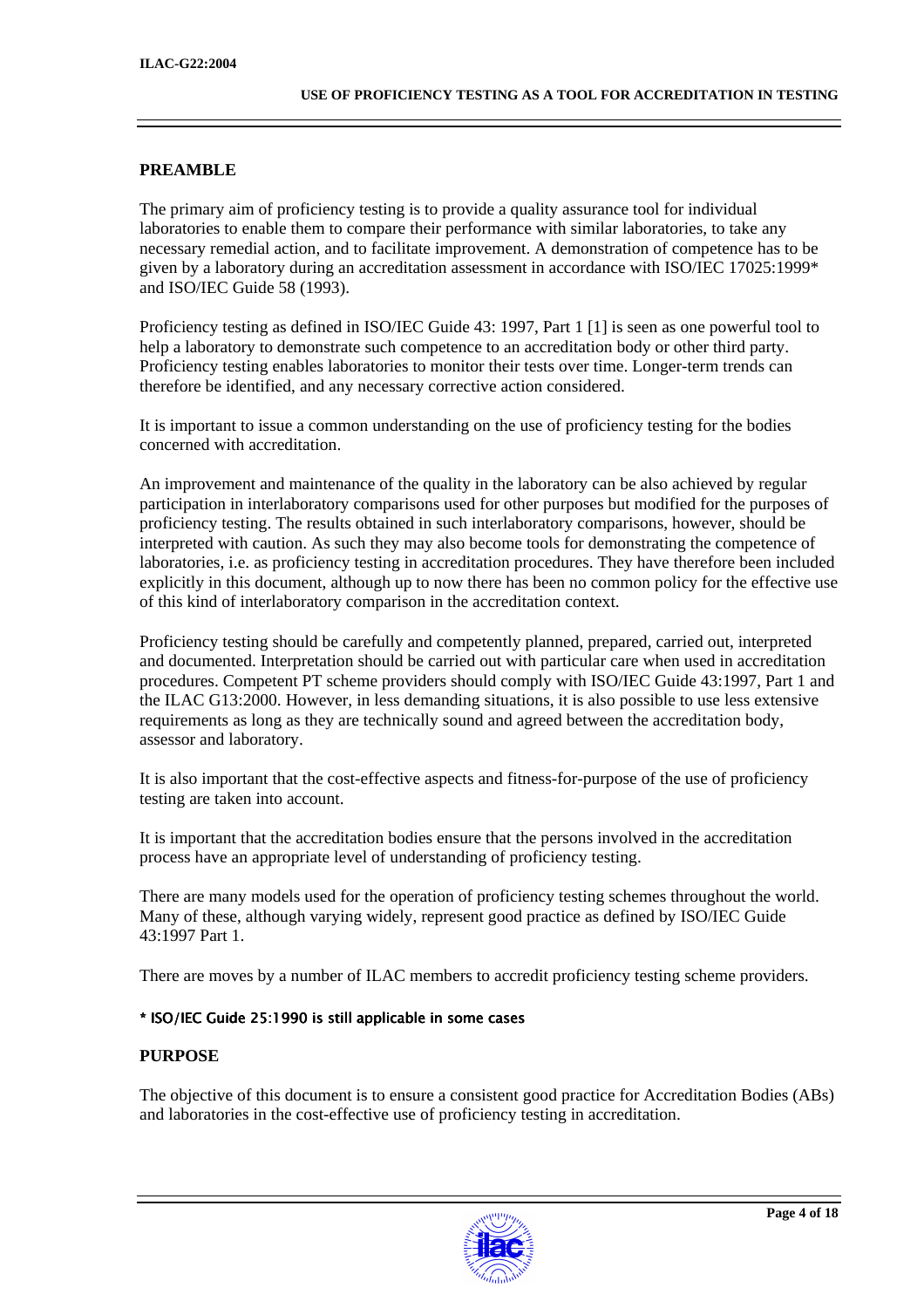This document covers the accreditation bodies' understanding on how proficiency testing can be used a tool for accreditation in testing laboratories. It is intended to help and harmonise accreditation bodies, testing laboratories and proficiency testing schemes providers understanding concerning the use of proficiency testing in accreditation. It provides guidance in the use of different types of proficiency testing to support evidence of testing laboratories' competence within their scope of accreditation.

## **AUTHORSHIP**

This guidance document was developed by the ILAC Technical Accreditation Issues Committee (TAIC) and endorsed by the ILAC General Assembly in 2002.

## **1. OBJECTIVE**

**1.1** The objective of this document is to ensure a consistent good practice for Accreditation Bodies (ABs) and laboratories in the cost effective use of proficiency testing in accreditation.

## **2. SCOPE AND FIELD OF APPLICATION**

- **2.1** This document covers the accreditation bodies' understanding on how proficiency testing can be used a tool for accreditation in testing laboratories.
- **2.2** This document is to help and harmonise accreditation bodies, testing laboratories and proficiency testing schemes providers understanding concerning the use of proficiency testing in accreditation.
- **2.3** The document provides guidance in the use of different types of proficiency testing to support evidence of testing laboratories' competence within their scope of accreditation.

# **3. INTRODUCTION**

- **3.1** The primary aim of proficiency testing is to provide a quality assurance tool for individual laboratories to enable them to compare their performance with similar laboratories, to take any necessary remedial action, and to facilitate improvement. A demonstration of competence has to be given by a laboratory during an accreditation assessment in accordance with ISO/IEC 17025:1999 and ISO/IEC Guide 58 (1993).
- **3.2** Proficiency testing as defined in ISO/IEC Guide 43: 1997, Part 1 [1] is seen as one powerful tool to help a laboratory to demonstrate such competence to an accreditation body or other third party. Proficiency testing enables laboratories to monitor their tests over time. Longer-term trends can therefore be identified, and any necessary corrective action considered.
- **3.3** It is important to issue a common understanding on the use of proficiency testing for the bodies concerned with accreditation.
- **3.4** An improvement and maintenance of the quality in the laboratory can be also achieved by regular participation in interlaboratory comparisons used for other purposes but modified for the purposes of proficiency testing (see 4.2.2). The results obtained in such interlaboratory comparisons, however, should be interpreted with caution (see section

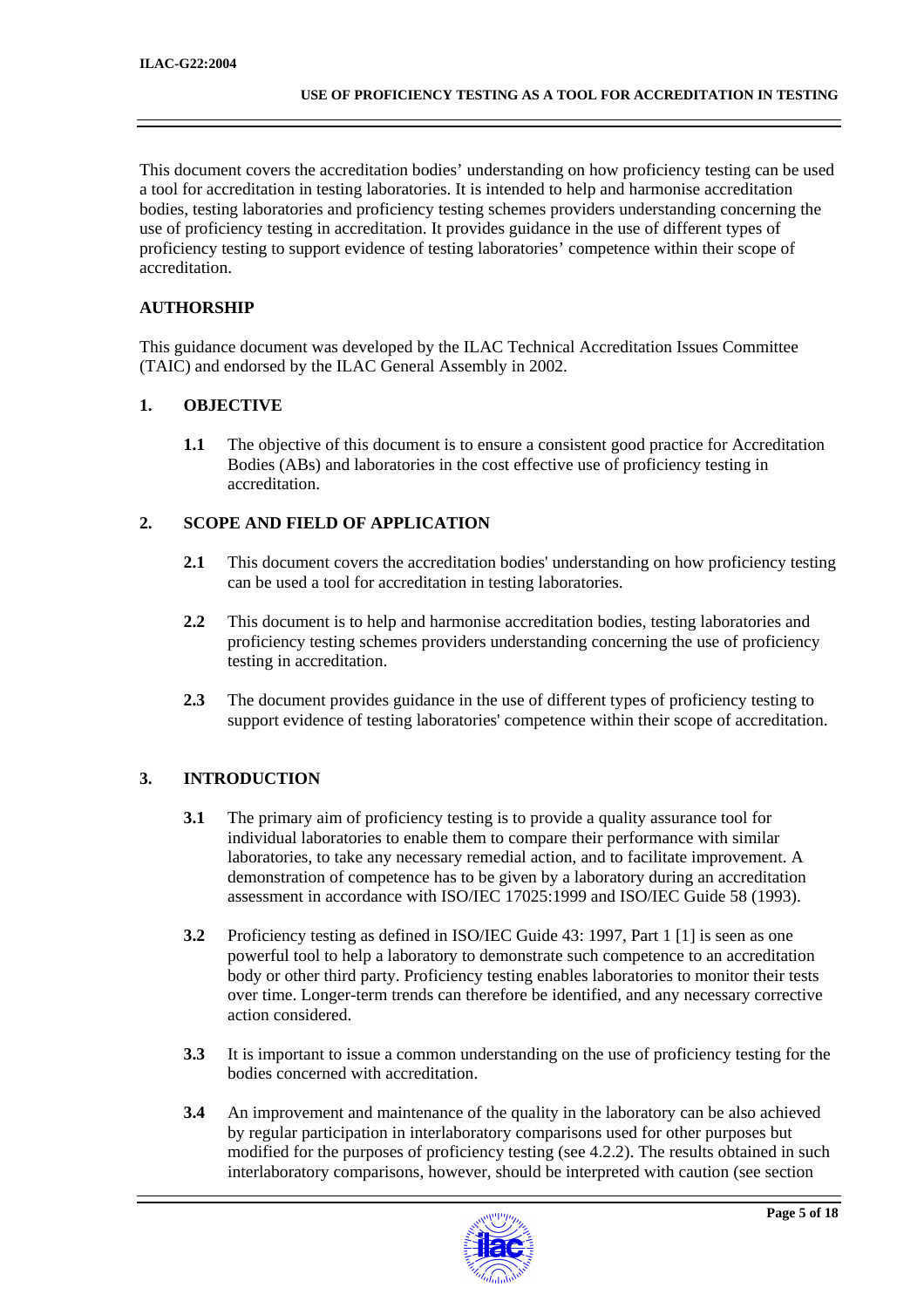6.2.c). As such they may also become tools for demonstrating the competence of laboratories, i.e. as proficiency testing in accreditation procedures. They have therefore been included explicitly in this document, although up to now there has been no common policy for the effective use of this kind of interlaboratory comparison in the accreditation context.

- **3.5** Proficiency testing should be carefully and competently planned, prepared, carried out, interpreted and documented. Interpretation should be carried out with particular care when used in accreditation procedures. Competent PT scheme providers should comply with ISO/IEC Guide 43:1997, Part 1 [1] and the ILAC G13:2000 [5]. However, in less demanding situations, it is also possible to use less extensive requirements as long as they are technically sound and agreed between the accreditation body, assessor and laboratory.
- **3.6** It is also important that the cost-effective aspects and fitness-for-purpose of the use of proficiency testing are taken into account.
- **3.7** It is important that the accreditation bodies ensure that the persons involved in the accreditation process have an appropriate level of understanding of proficiency testing.
- **3.8** There are many models used for the operation of proficiency testing schemes throughout the world. Many of these, although varying widely, represent good practice as defined by ISO/IEC Guide 43:1997 Part 1 [1].
- **3.9** There are moves by a number of ILAC members to accredit proficiency testing scheme providers.

# **4. DEFINITIONS**

*Note: Direct quotations from standards and other normative references are in quotation marks.* 

#### **4.1 (Laboratory) proficiency testing**

"Determination of laboratory testing performance by means of interlaboratory comparisons.

Note - For the purpose of this Guide, the term laboratory proficiency testing is taken in its widest sense and includes, for example:

- 1. Qualitative schemes for example where laboratories are required to identify a component of a test item.
- 2. Data transformation exercises for example where laboratories are furnished with sets of data and are required to manipulate the data to provide further information.
- 3. Single item testing where one item is sent to a number of laboratories sequentially and returned to the organiser at intervals.
- 4. One-off exercises where laboratories are provided with a test item on a single occasion.

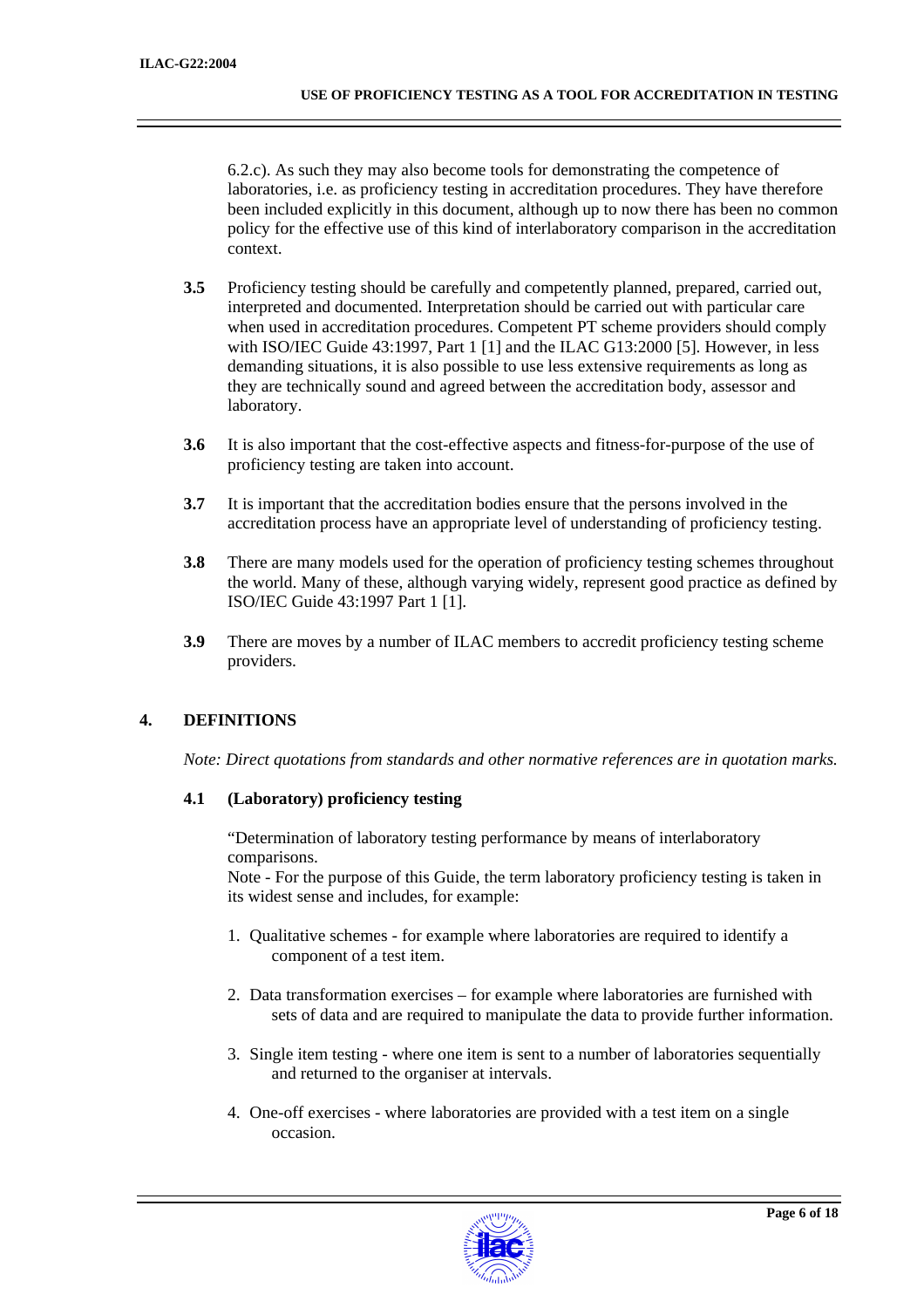- 5. Continuous schemes where laboratories are provided with test items at regular intervals on a continuing basis.
- 6. Sampling for example where individuals or organisations are required to take samples for subsequent analysis."

ISO/IEC Guide 43:1997 [1]§3.6

## **4.2 Interlaboratory comparisons**

"Organisation, performance and evaluation of test on the same or similar test items by two or more laboratories in accordance with pre-determined conditions. Note - In some circumstances, one of the laboratories involved in the intercomparison may be the laboratory, which provided the assigned value for the test item." ISO/IEC Guide 43:1997 [1]§3.7

Additional remarks for the purpose of this position paper:

- 4.2.1 The International Standard ISO 5725 Part 1 to 6 [3] generally defines interlaboratory comparisons for a certain minimum number of participants. Interlaboratory comparisons without the statistical limitations imposed by the number of participants have also proved to be cost-effective and accessible for some laboratories. Such interlaboratory comparisons may be carried out by means of the same method in different laboratories (e.g. the client: supplierrelationship), or in the same laboratory. These two procedures are generally characterised by the fact that performance scores or ratings exist for specific data from test items and that they are carried out regularly.
- 4.2.2 Interlaboratory comparisons can be primarily designed for purposes other than proficiency testing:
	- a) the validation of methods

For validation of methods, interlaboratory comparisons are used as a means for determining the key performance characteristics such as reproducibility, comparability, robustness, measurement uncertainty etc. as defined in ISO 5725 B1 1-6 [3].

*Note: The result from such comparison exercises can be used to determine laboratory competence by reference to the performance criteria. Performance characteristics of test methods such as the confidence intervals under comparable conditions, limiting values or robust mean are useful targets in such interlaboratory comparisons.* 

b) the characterisation of reference materials

For the characterisation of matrix type certified reference materials, mainly in chemistry and related disciplines, results from inter-laboratory comparisons may be used to assign the certified value and to estimate the uncertainty of this value.

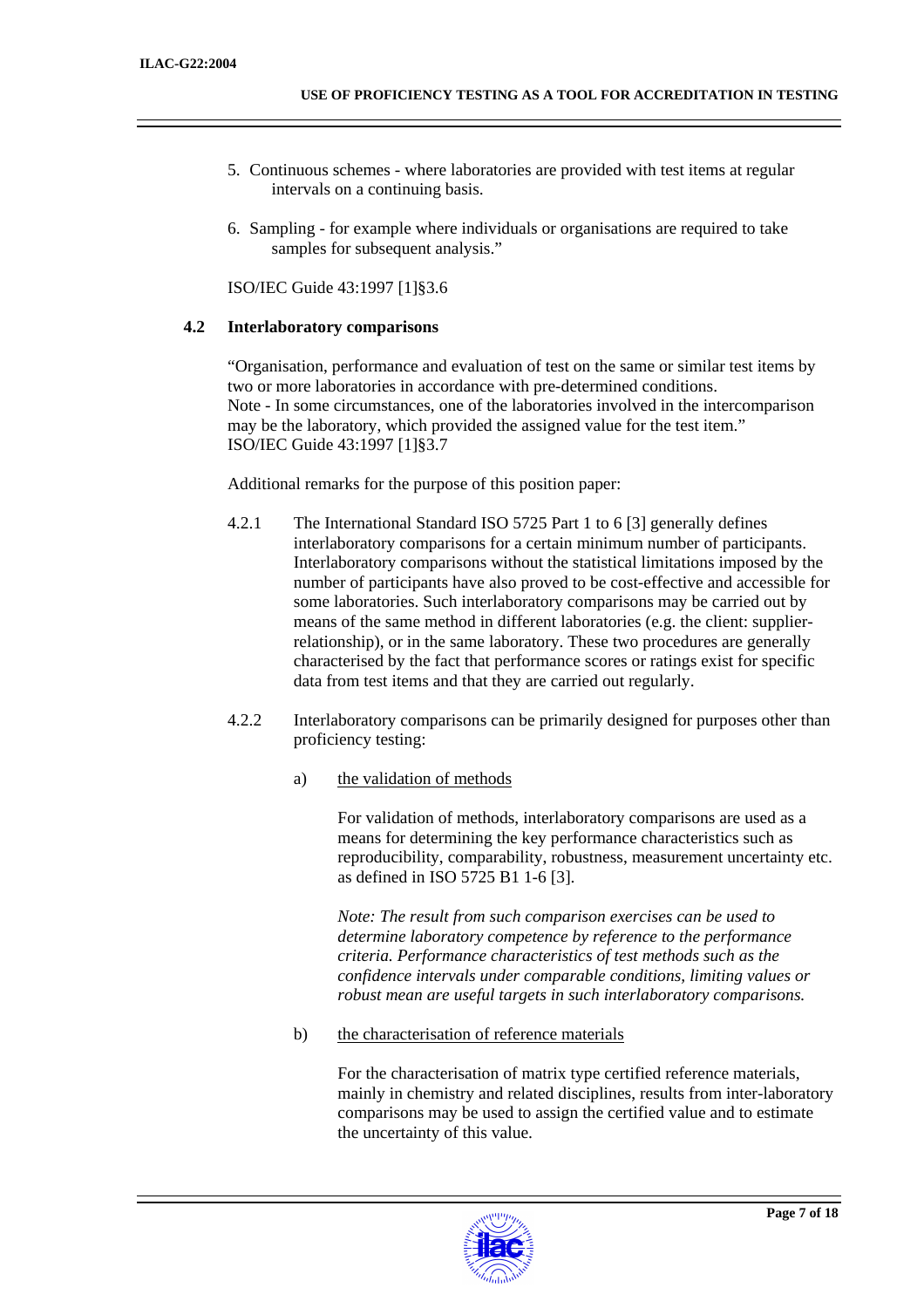c) the self-assessment of a laboratory's performance in a test

When a laboratory reviews its quality management system, interlaboratory comparisons are one of the tools used to evaluate the laboratory's performance.

## **4.3 Bilateral proficiency test(ing)**

(Sometimes called "Check Sample Test") Laboratory receives a test item with accurately determined characteristics, which are to be tested in the frame of an accreditation procedure. The test item is given either by the assessor or provided by a third party (see also Annex 1, chapter 2.4).

#### **4.4 Blind test item**

Sample with undisclosed characteristics to be tested by the laboratory, whose competence in a specific field is to be assessed. This sample is not identified as a sample for proficiency testing.

# **5. REQUIREMENTS**

## **5.1 According to ISO/IEC Guide 58:1993, section 6.8.1:**

"Laboratories shall be encouraged by the accreditation bodies to participate in proficiency testing or other interlaboratory comparisons".

#### **5.2 According to ISO/IEC Guide 58:1993, section 6.8.3:**

"Accredited laboratories shall participate in proficiency testing or other interlaboratory comparisons as required by the accreditation body. Their performance in such tests shall meet the requirements of the accreditation body".

# **5.3 According to ISO/IEC Guide 25:1990, section 5.6 b:**

"In addition to periodic audits the laboratory shall ensure the quality of results provided to clients by implementing checks. These checks shall be reviewed and shall include, as appropriate, but not be limited to:

…b) participation in proficiency testing or other interlaboratory comparisons;"

# **5.4 According to the ISO/IEC 17025:1999, section 5.9:**

"The laboratory shall have quality control procedures for monitoring the validity of tests and calibrations undertaken. The resulting data shall be recorded in such a way that trends are detectable and, where practicable, statistical techniques shall be applied to the reviewing of the results. This monitoring shall be planned and reviewed and may include, but not be limited to, the following:

. ..b) participation in interlaboratory comparison or proficiency testing programmes;...."

# **5.5 According to ISO/IEC Guide 43:1997, Part 2, section 6.5:**

"The laboratory should advise participating laboratories of the possible outcomes of unsatisfactory performance in a proficiency testing scheme. These may range from

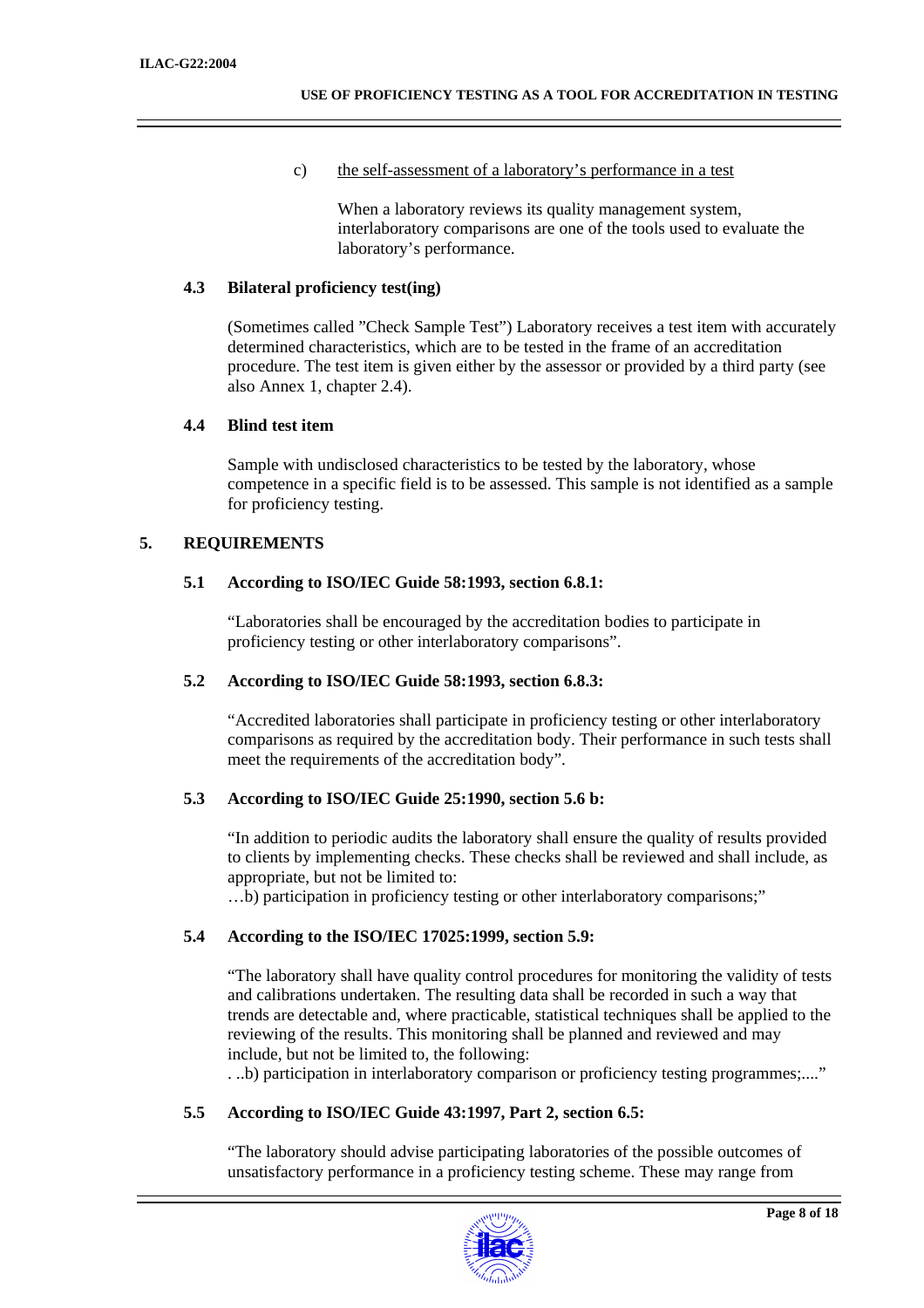continuing accreditation subject to successful attention to corrective actions within agreed time-frames, temporary suspension of accreditation for the relevant tests (subject to corrective action), through to withdrawal of accreditation for the relevant tests. Normally, the options selected by a laboratory accreditation body will depend on the history of performance of the laboratory over time and from the most on-site assessments."

#### **5.6 According to ISO/IEC Guide 43:1997, Part 2, section 7.1:**

"Accredited laboratories should be required to maintain their own records of performance in proficiency testing, including the outcomes of investigations of any unsatisfactory results and any subsequent corrective or preventive actions".

# **6. PROFICIENCY TESTING IN ACCREDITATION**

- **6.1** The performance of accredited laboratories in proficiency testing is one of many tools that should be used in accreditation procedures by accreditation bodies.
- **6.2** Possible types of proficiency testing in accreditation are given in 4.1 and include:
	- a) Bilateral proficiency testing (see Section 4.3);
	- b) Proficiency testing schemes;
	- c) Interlaboratory comparisons designed primarily for other purposes: it should be emphasised that results of interlaboratory comparisons, although gained originally for other purposes, may be used for the assessment of the laboratory's competence to carry out specific test methods, if the acceptability criteria are correctly and adequately defined.

*Note 1: The results of the participating laboratories in such interlaboratory comparisons should be taken into account by the accreditation bodies, as they demonstrate the competence of the laboratory to carry out the test method of interest, although it may not be the one they normally use.* 

*Note 2: While such programs may be used as a quality assurance tool, together with other quality assurance tools, to demonstrate competence, it is not clear that they can be used to demonstrate incompetence, especially when requiring the use of new methods or any activity that is not part of routine operation.*

- **6.3** There is significant added value to accredited laboratories, or those seeking accreditation, from participation in appropriate proficiency testing schemes. Appropriate and cost-effective use of PT scheme results by accreditation bodies may reduce the cost to laboratories of accreditation. Therefore, the perceived extra cost to a laboratory of PT scheme participation may result in an overall cost-saving in respect of quality assurance measures, including accreditation.
- **6.4** Participating in proficiency testing schemes can be a part of a contract between the laboratory and the customer, e.g. an authority, and in this case mandatory for the laboratory. If, in these cases, the consequences of participation are part of the contract and are publicly available, then accreditation bodies should take into account such prescriptions when reviewing these proficiency testing results during an assessment. The accreditation body should not interfere with any contracts between laboratories and their customers.

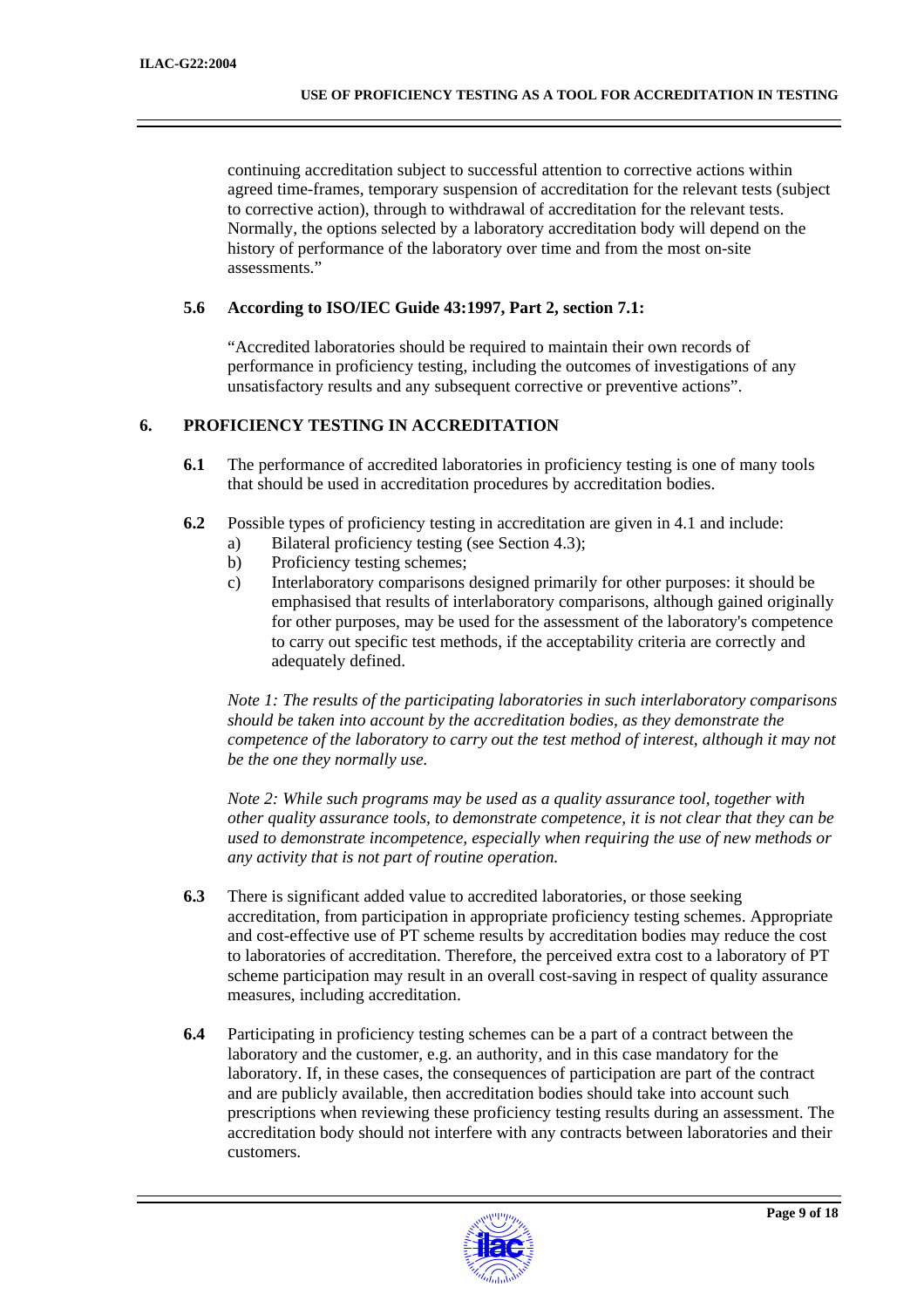For practical Guidelines for assessors in use of all types of proficiency testing in accreditation see Annex 1.

# **7. ACTIONS**

In order to meet the requirements of ISO/IEC 17025 and ISO/IEC Guide 58 and in order to create the necessary transparency and confidence in the technical competence of the accreditation bodies and the accredited laboratories in the environment of the ILAC Mutual Recognition Arrangement, the following actions are strongly recommended.

## **7.1 Actions for accreditation bodies and assessors**

- 7.1.1 Collection and provision of general information about appropriate PT schemes (e.g. from EPTIS) [4]. The choice of the PT scheme and the verification of the PT providers is the responsibility of the laboratory.
- 7.1.2 Promotion of the benefits of participation in proficiency testing, and how performance is used to help assess the competence of laboratories.
- 7.1.3 Supporting of organisation or arrangement of proficiency tests, wherever possible and useful in the most cost-effective manner.
- 7.1.4 The accreditation body should judge the appropriateness of proficiency tests in which the laboratory participates, which will be taken into account in the accreditation. Where the accreditation body recommends participation in any particular PT scheme, for its accredited laboratories, it should satisfy itself of the competence of the organisation providing the proficiency test.
- 7.1.5 Ensuring that assessors have the following competences:
	- a) have demonstrable competence in interpretation of the assigned value and acceptability criteria in all types of proficiency testing in order to afford a critical evaluation of quantitative and qualitative results of laboratories;
	- b) have relevant knowledge about standards and Guidelines on the organisation, performance and evaluation of interlaboratory comparisons, as e. g. ISO/IEC Guide 43:1997 [1], ISO 5725 B1.1-6 [3];
	- c) have competence in the use of different types of proficiency testing for accreditation purposes appropriate to the work of the laboratory being assessed and in basic principles for proficiency testing.
- 7.1.6 Establishment of criteria for the acceptance of proficiency testing results, where necessary.
- 7.1.7 Check that laboratories have a written procedure in the Quality Manual (QM) or in laboratory instructions covering participation in proficiency testing, including how the performance in proficiency testing is used to demonstrate the laboratory's competence and procedures followed in the event of unsatisfactory performance.

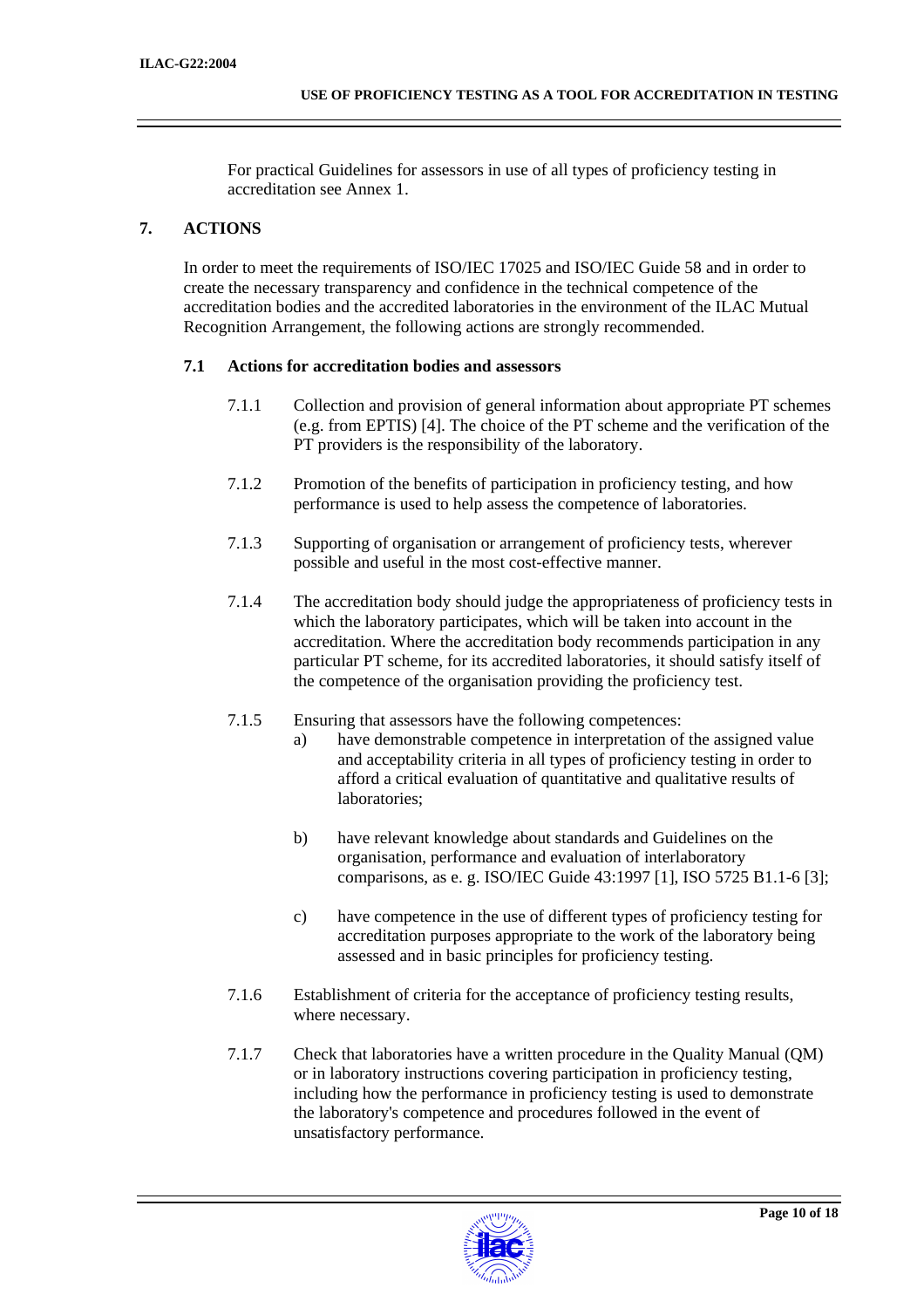7.1.8 The use of results in all types of proficiency testing by accreditation bodies should be performed in accordance to the flow chart in Annex 2 of this document and ISO/IEC Guide 43:1997. Part 2, Section 6 [2].

# **7.2 Actions for laboratories**

- 7.2.1 Appropriate participation in proficiency testing, both in bilateral proficiency testing and interlaboratory comparisons, covering the scope of the laboratory's accreditation, in a useful and cost-effective manner. The laboratory should satisfy itself of the competence of the providers of PT schemes in which they voluntarily participate.
- 7.2.2 The laboratory policy for participation in proficiency tests as a form of external quality control should be adequately described in the Quality Manual or in other operational documents of the laboratory. This particularly concerns planning, performance/operation, evaluation, corrective action, records and its storage.
- 7.2.3 The laboratory should be prepared to justify non-participation in readily available proficiency testing schemes, where one or more appropriate schemes exist.

# **8. REFERENCES**

- [1] ISO/IEC Guide 43:1997, Part 1: *Development and Operation of Proficiency Testing Schemes* (2nd Edition, 1997)
- [2] ISO/IEC Guide 43:1997, Part 2: *Selection and Use of Proficiency Testing Schemes by Laboratory*
- [3] ISO 5725 B1 1-6:1994, *Accuracy (Trueness and Precision) of Measurement Methods and Results*
- [4] EPTIS 1998, http://www.eptis.bam.de; *European Proficiency Testing Information System,* European Commission Project SMT-CT-8002
- [5] ILAC G13:2000, *Guidelines for Requirements for Competence of Providers of Proficiency Testing Schemes,* ILAC, Sydney, January 2000
- [6] IUPAC International Harmonised Protocol for the Proficiency Testing of (Chemical) Analytical Laboratories, *J. Pure & Appl. Chem.* (1993), 65, 2123-2144
- [7] ISO/IEC Guide 58:1993, *Calibration and testing laboratory accreditation systems General requirements for operation and recognition.*
- [8] ISO/IEC Guide 25:1990, *General requirements for the competence of calibration and testing laboratories.*
- [9] ISO/IEC 17025:1999, *General requirements for the competence of testing and calibration laboratories.*

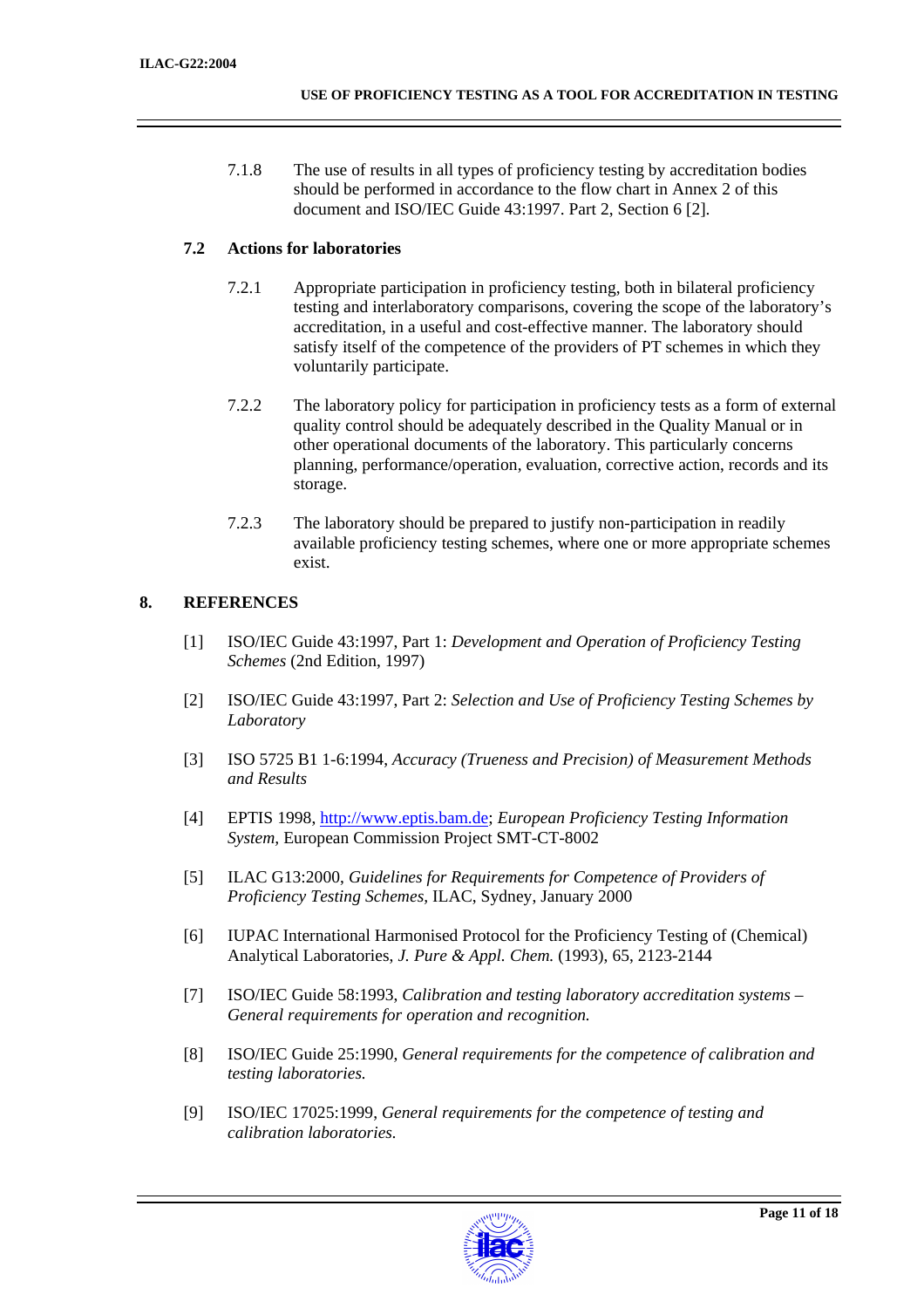## **ANNEX 1:**

#### **GUIDELINES FOR THE ASSESSMENT**

#### **1. GENERAL RECOMMENDATIONS**

- **1.1** A review of the performance of laboratories in proficiency testing provides a basis for improving the quality of testing, where and as required.
- **1.2** The participation of laboratories in proficiency testing is particularly recommended where there are doubts regarding the technical competence of the laboratory even after taking into account the laboratory's own quality system. Internal as well as external quality measures are to be considered, e.g.:
	- a) calibration of measuring devices;
	- b) use of quality control charts;
	- c) performance of duplicate/multiple determinations;
	- d) use of standard addition methods;
	- e) regular use of certified reference materials, where appropriate or use of purchasable or in-house calibration and control materials;
	- f) introduction of "blind" test materials into the laboratory (e.g. by the Quality Manager);
	- g) all kinds of proficiency tests already carried out on the laboratory's own initiative.
- **1.3** Additional proficiency tests may be required, if:
	- a) due to changes of personnel, there are doubts regarding the technical competence of the laboratory;
	- b) from an assessment point of view, the external quality measures taken for the test methods/types of tests applied in the scope of accreditation are not sufficient, regarding, e.g.:
		- the number of proficiency tests performed in specific cases
		- the application of the test method to another matrix as formerly described
		- the extension of the scope of accreditation
		- the performance of insufficiently validated and documented inhouse methods
		- the use of procedural steps deviating from the test standard;
	- c) the results of the proficiency tests submitted by the laboratory are unsatisfactory as defined by the acceptability criteria;
	- d) the conclusions drawn and the necessary corrective actions of the laboratory have not been carried out or documented, or are not sufficient;

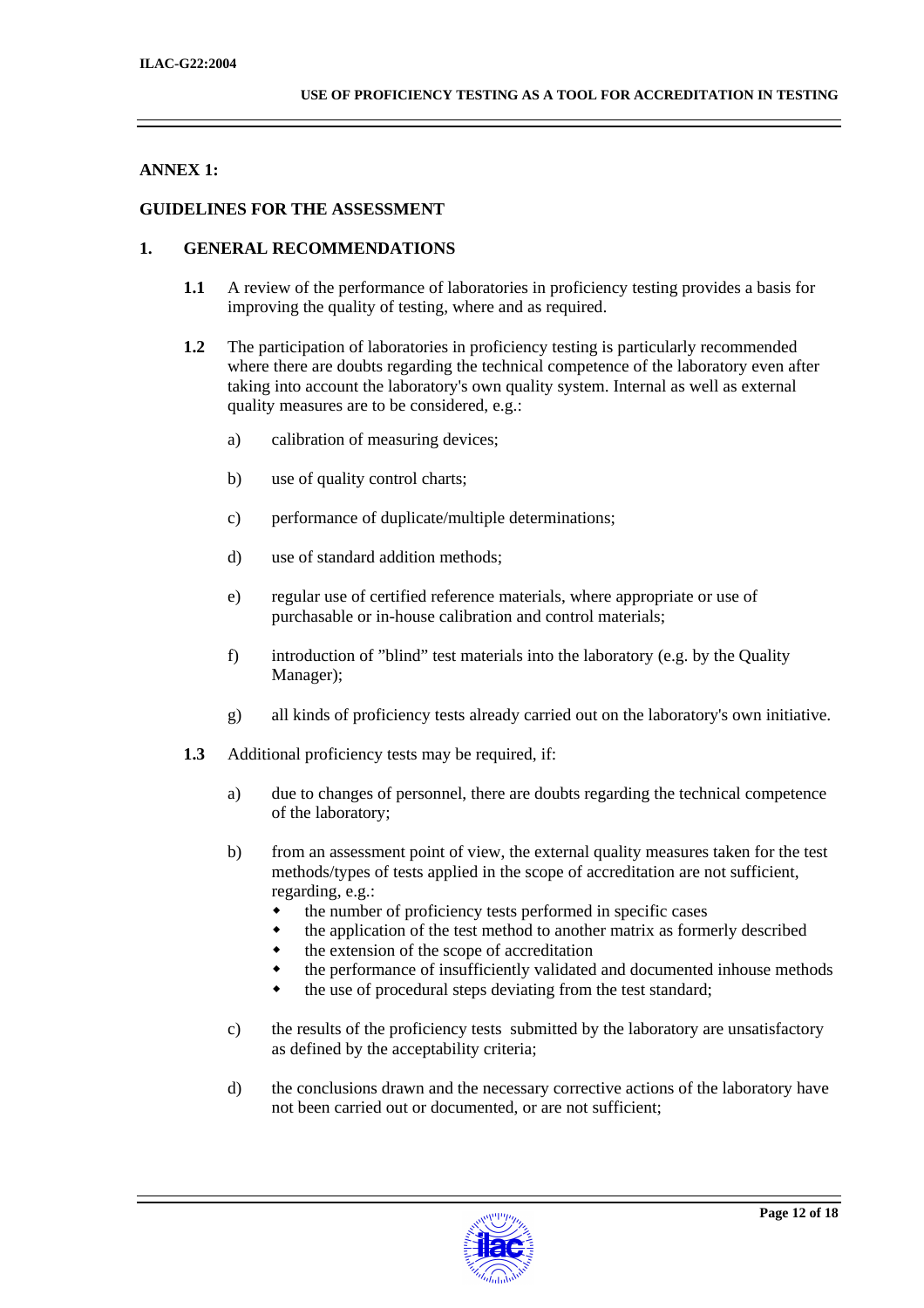e) assistance in detecting systematic errors in the laboratory is needed; and if the laboratory has no other means to provide evidence of its technical competence and quality of measurement.

## **1.4 Documentation**

The results achieved in proficiency tests should be adequately documented in the laboratories before they can be considered as part of an accreditation procedure (see 7.1.8).

**1.5** The period for keeping the records of proficiency testing results and other documentation should be in compliance with the policy of the accreditation body (see 7.1.8), or as agreed.

## **2. DETERMINATION OF ACCEPTABILITY CRITERIA, BASED ON THE EVALUATION OF THE PROFICIENCY TEST**

## **2.1 General**

Generally the assessment team should use the criteria stated by the organiser of the proficiency testing scheme.

2.1.1 Criteria used by the accreditation body

The criteria defined by the accreditation body (for instance, in the responsible sectoral committees) should be taken over by the assessors, who apply them to evaluate the performance of the laboratories in the particular testing area. This guarantees that the overall treatment of the laboratories applying for accreditation or being accredited is consistent.

*Note: The criteria based on an uncertainty estimated by a laboratory may be a criteria used by the accreditation body. This criteria may be formulated by using Z-score as well as En number both of which are defined in ISO/IEC Guide 43-1.* 

- 2.1.2 Criteria used by regulatory authorities
	- a) If the laboratory is active in the concerned mandatory area, the assessment team should use the criteria set by the regulatory authority;
	- b) If the laboratory is not active in the mandatory area, but is taking part in the proficiency testing scheme for purposes of internal quality assurance, then the assessment team should use the criteria defined for the intended use by the laboratory, after checking the ability of the laboratory to set criteria.

*Note: The criteria set by the authority or customer should normally have precedence over the criteria given by the accreditation body* 

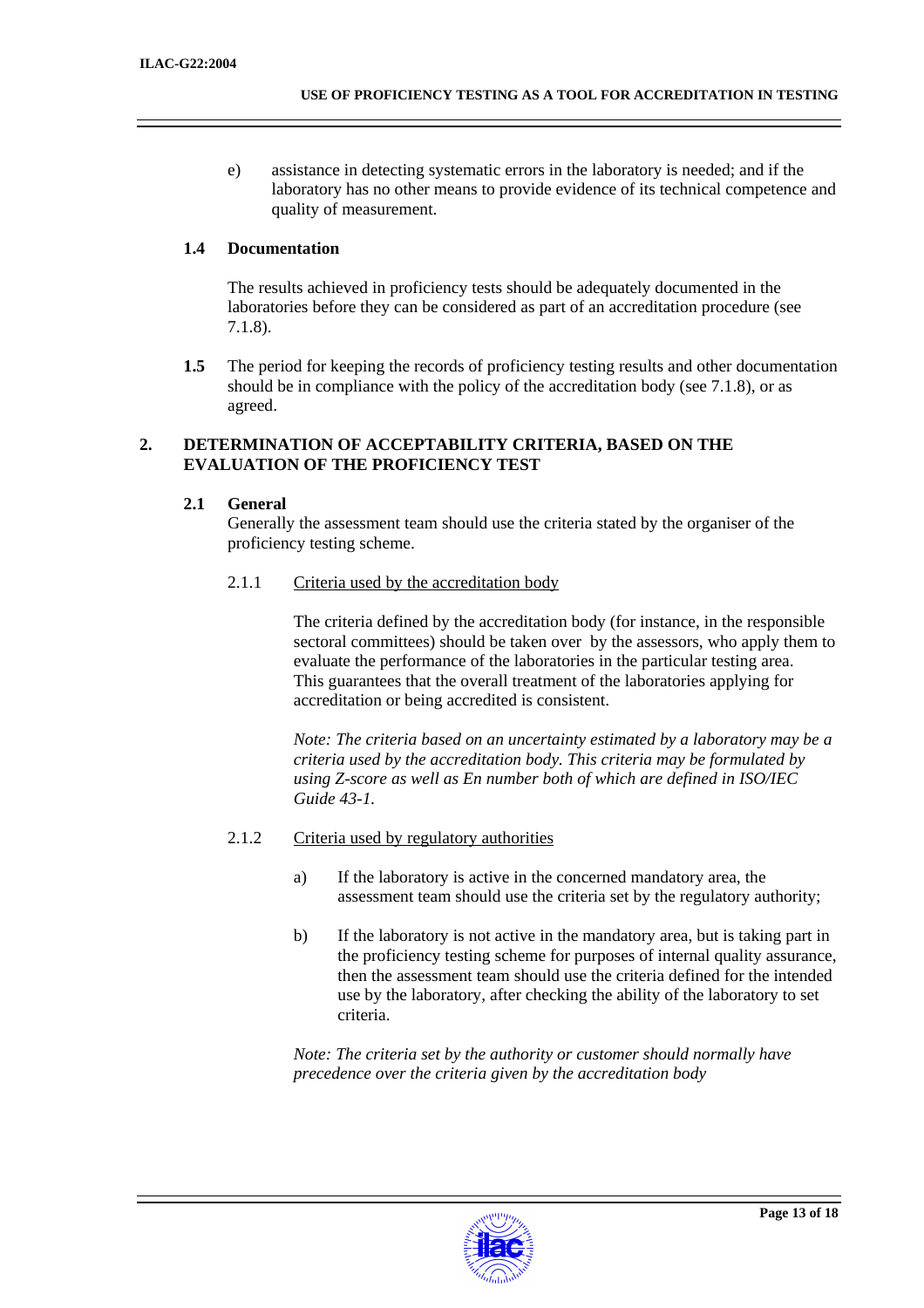#### **2.2 Assessment of results in proficiency testing schemes**

- 2.2.1 The procedure for establishing both the assigned value and its uncertainty should be clearly stated in the scheme documentation (protocol) as defined in ISO/IEC Guide 43 [1].
- 2.2.2 For providers of PT schemes, the procedures, organisation, performance and evaluation are usually defined between the organiser and the laboratories on the basis of respective standards and/or regulations. Therefore the assessment team should consider, in particular, that the requirements of the test, as defined by the organiser, have been fulfilled.
- 2.2.3 For the participation in PT schemes, the check can be done on the basis of the documents provided by the organiser.
- 2.2.4 For the interpretation of the results where guidance is needed, the assessment team is recommended to speak to the organiser.

#### **2.3 Assessment of results in interlaboratory comparisons designed for purposes other than proficiency testing**

- 2.3.1 This type of interlaboratory comparison can be planned and carried out among the laboratories themselves, or among the laboratories of one organisation. The results of such interlaboratory comparisons are mostly available in a shorter time than commercial ones and are often cheaper. Furthermore, they have the advantage that they can be applied to the specific problems of laboratories.
- 2.3.2 A precondition for the recognition of interlaboratory comparisons is that the provider of the intercomparison should clearly state in their programmes the assigned values according to ISO/IEC Guide 43:1997- A.1.1 [1].
- 2.3.3 For interlaboratory comparisons, which are organised or carried out by the laboratories themselves, an additional examination of the proper choice of the selected methods should be made by the assessment team. In certain cases, the acceptability criteria used for the evaluation of the intercomparison and defined by the laboratories should also be checked by the assessment team.
- 2.3.4 If the laboratory is able to state the uncertainties of its results on the basis of its own experience with the test method, and if the laboratory uses this knowledge to determine the evaluation criteria for the interlaboratory comparison, then the assessment team should accept and use these criteria. A precondition is that the laboratory organising the interlaboratory comparisons defines the assigned values, which are agreed with the participating laboratories.

# 2.3.5 Special case:

If the organiser of interlaboratory comparisons does not provide any criteria for acceptance of results (e.g. interlaboratory comparisons for validation of procedures and certification of reference substances), then the assessment team, in agreement with the laboratory under evaluation, should define – according to its technical knowledge - their own acceptance limits or they may take over the acceptability criteria of the laboratory defined by itself on the basis of their own experience.

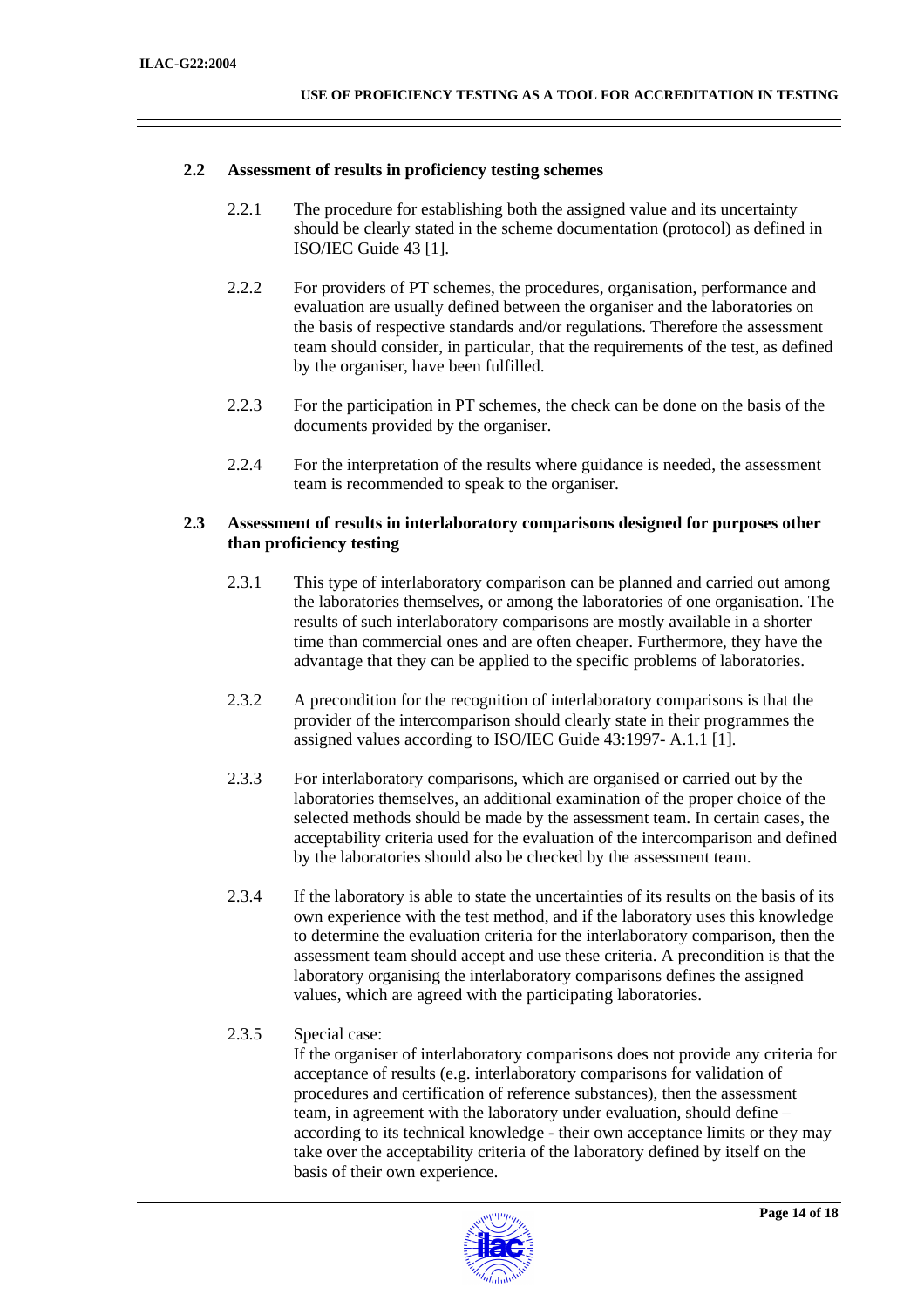## **2.4 Protocol for performing a bilateral proficiency test**

- 2.4.1 Upon agreement with the accreditation body and, if possible, the laboratory, the assessment may include a bilateral proficiency test, where a number of different scenarios can occur:
	- a) The assessment team has access to the appropriate test material, and hands it over the to the laboratory after proper announcement;
	- b) The assessment team does not have a sufficiently characterised test material. In this case the assessment team can subcontract a competent organisation to provide the test material to the laboratory cost effectively.
- 2.4.2 In both cases the following procedures should be agreed with the laboratory:
	- a) Type and number of test materials: the material should be unambiguously and unequivocally characterised concerning its homogeneity and stability, (e.g. a test material taken from interlaboratory comparisons or certified reference materials with undisclosed properties);
	- b) The test methods to be used, the parameters (which have assigned values) to be determined, and the acceptability criteria to be used for the evaluation by the assessment team;
	- c) The dates for delivering the test material (e. g. by hand or by mail), for carrying out the tests and for reporting the results to the assessment team;
	- d) Reporting the results as a test report, which conforms with standards, where appropriate. Furthermore, it should be guaranteed that the raw data leading to the test results are also provided, in order to detect possible errors in the calculation more easily;
	- e) When not included in the normal accreditation fees, the estimate for the bilateral proficiency test's costs should be made known to the laboratory prior to carrying it out. These costs should be roughly the same as those of comparable commercial PT schemes;
	- f) The acceptability criteria for the test should be agreed before the commencement of the test;
	- g) The conditions under which the bilateral proficiency test needs to be repeated as a consequence of insufficient results. A repeat of the bilateral proficiency test carried out under the same conditions with the same or a comparable test item has proved to be a satisfactory procedure.
- 2.4.3 The test items used for a bilateral proficiency test should fulfil the following requirements:

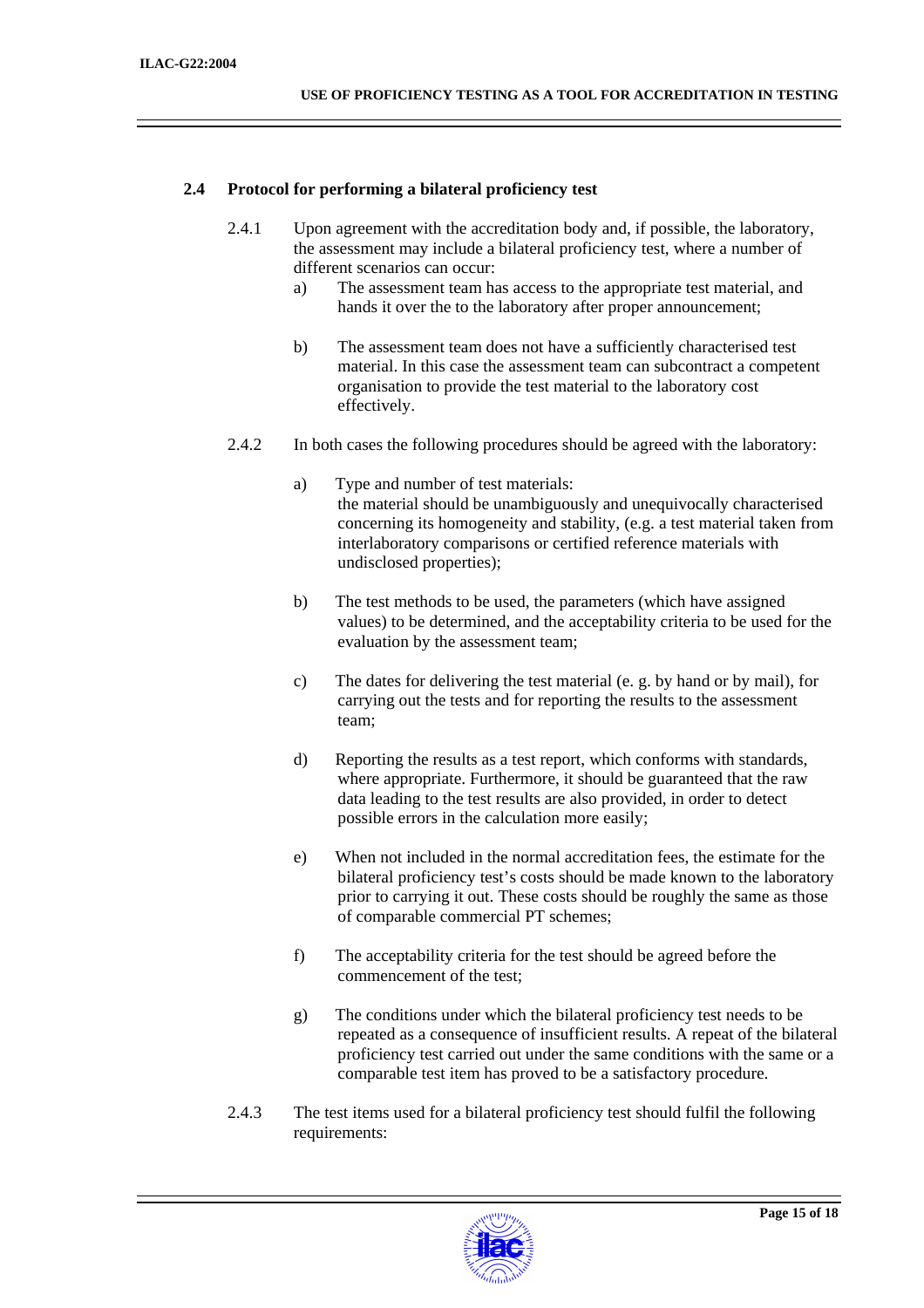- a) They should have been produced and characterised by competent laboratories;
- b) The assigned values including the uncertainties for the parameters to be determined should exist;
- c) These assigned values should only be determined by recognised and competent laboratories, which have carried out, and demonstrated expertise in the respective test method for a long time in the testing field concerned;
- d) The laboratory supplying the assigned values should prove its competence by participation in appropriate interlaboratory comparisons.

# **3. GENERAL USE OF PROFICIENCY TESTS FOR THE ASSESSMENT OF LABORATORIES**

- **3.1** A precondition is that the quality and extent of the accompanying documentation allow for a correct evaluation of the proficiency testing already carried out.
- **3.2** Depending on the type of proficiency testing carried out, different major points play a key role in the evaluation. The major points are:
	- 3.2.1 Before or during the assessment, the assessment team should obtain a survey on the participation of the laboratory in proficiency tests. A respective list of proficiency tests should always be part of the documentation of the laboratory's accreditation or surveillance procedure.
	- 3.2.2 Such a list should contain:
		- a) date of proficiency tests already carried out;
		- b) organiser (where applicable);
		- c) test materials/ measured quantities/parameters;
		- d) matrices;
		- e) acceptability criteria;
		- f) results (satisfactory/questionable/unsatisfactory);
		- g) corrective actions, where applicable.
- **3.3** If the laboratory submits a greater number of proficiency tests, then the assessment team should limit its assessment to a sufficient number chosen in a representative way. From the survey on proficiency tests and considering the above mentioned main points, proficiency tests that are to be checked on-site are to be selected by the assessment team.
- **3.4** It is of great importance for proof of the laboratory's competence that general conclusions have been drawn by the laboratory from the participation in proficiency tests concerning their work and, if necessary, where corrective actions have been taken. An assessment team can gain significant information about a laboratory's competence by studying the actions taken following unsatisfactory performance in a proficiency test.

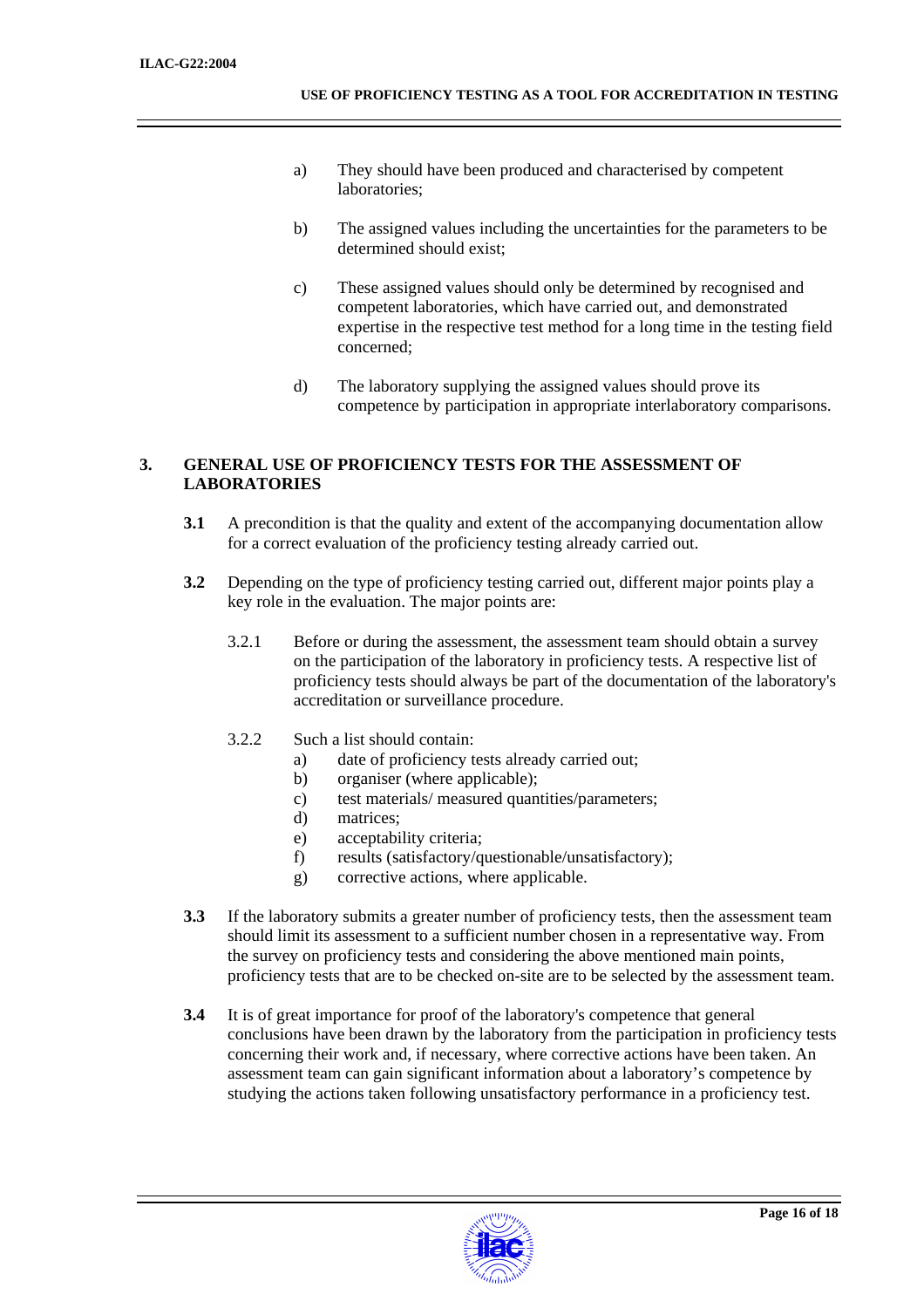- **3.5** In any case, if there are doubts concerning the competence, the assessment team should find out - in agreement with the laboratory - whether interlaboratory comparisons with other laboratories or the participation in existing interlaboratory comparison schemes or even a bilateral proficiency test should be performed. The extent, selected type, the way of performing and evaluating the proficiency tests should be explained to the laboratory by the assessment team.
- **3.6** If the laboratory did not have satisfactory results in the proficiency test, the accreditation procedures defined for such cases should be followed (See ISO/Guide 43:1997, Part 2, Chapter 6 and Annex 2).
- **3.7** The assessment team should, where appropriate, conduct an audit of the results in any type of proficiency testing to be satisfied that these results are an honest representation of the laboratory's work.